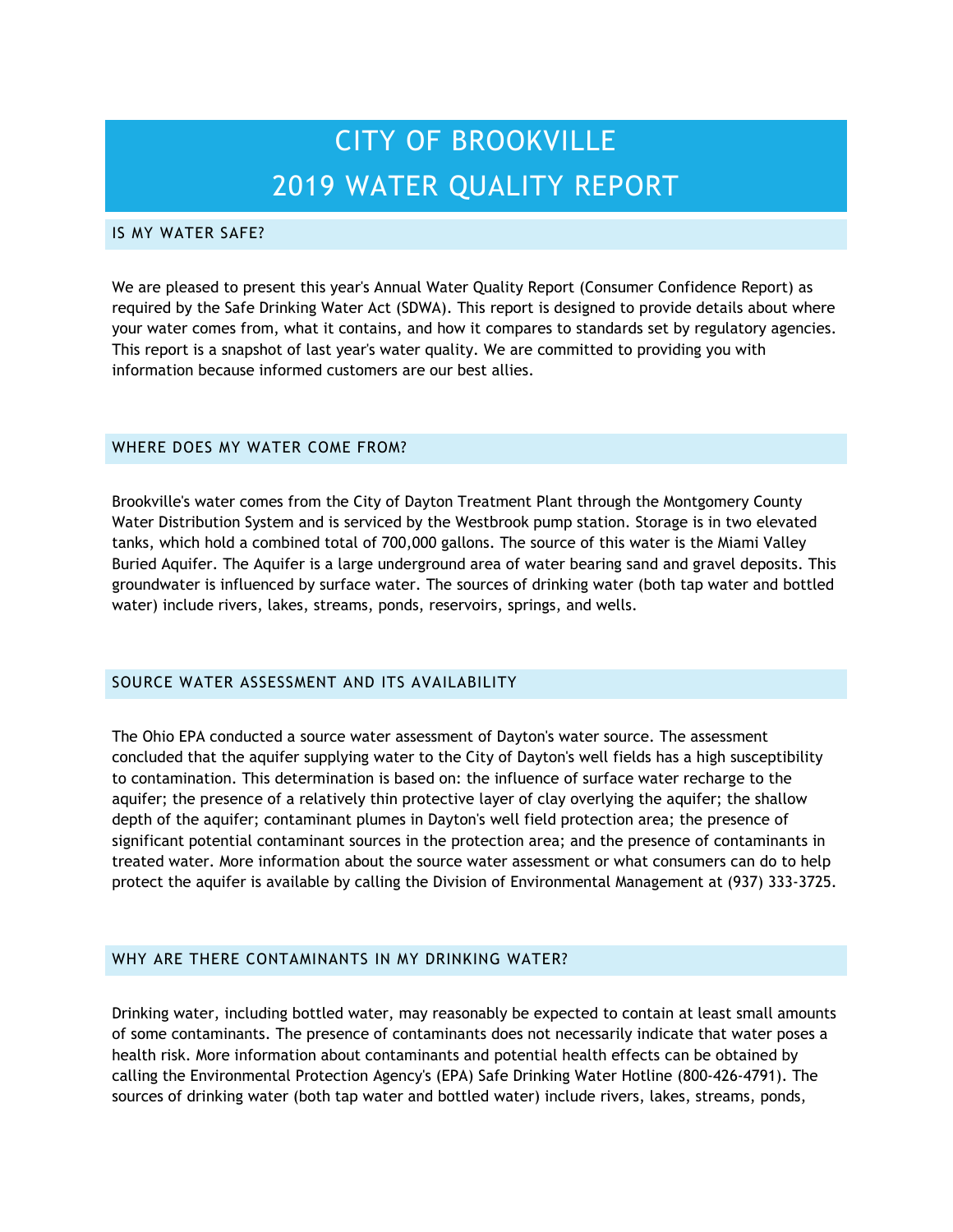reservoirs, springs, and wells. As water travels over the surface of the land or through the ground, it dissolves naturally occurring minerals and, in some cases, radioactive material, and can pick up substances resulting from the presence of animals or from human activity: microbial contaminants, such as viruses and bacteria, that may come from sewage treatment plants, septic systems, agricultural livestock operations, and wildlife; inorganic contaminants, such as salts and metals, which can be naturally occurring or result from urban stormwater runoff, industrial, or domestic wastewater discharges, oil and gas production, mining, or farming; pesticides and herbicides, which may come from a variety of sources such as agriculture, urban stormwater runoff, and residential uses; organic Chemical Contaminants, including synthetic and volatile organic chemicals, which are by-products of industrial processes and petroleum production, and can also come from gas stations, urban stormwater runoff, and septic systems; and radioactive contaminants, which can be naturally occurring or be the result of oil and gas production and mining activities. In order to ensure that tap water is safe to drink, EPA prescribes regulations that limit the amount of certain contaminants in water provided by public water systems. Food and Drug Administration (FDA) regulations establish limits for contaminants in bottled water which must provide the same protection for public health.

#### DO I NEED TO TAKE SPECIAL PRECAUTIONS?

Some people may be more vulnerable to contaminants in drinking water than the general population. Immuno-compromised persons such as persons with cancer undergoing chemotherapy, persons who have undergone organ transplants, people with HIV/AIDS or other immune system disorders, some elderly, and infants can be particularly at risk from infections. These people should seek advice about drinking water from their health care providers. EPA/Centers for Disease Control (CDC) guidelines on appropriate means to lessen the risk of infection by Cryptosporidium and other microbial contaminants are available from the Safe Water Drinking Hotline (800-426-4791).

#### ADDITIONAL INFORMATION FOR LEAD

If present, elevated levels of lead can cause serious health problems, especially for pregnant women and young children. Lead in drinking water is primarily from materials and components associated with service lines and home plumbing. The City of Brookville is responsible for providing high quality drinking water, but cannot control the variety of materials used in plumbing components. When your water has been sitting for several hours, you can minimize the potential for lead exposure by flushing your tap for 30 seconds to 2 minutes before using water for drinking or cooking. If you are concerned about lead in your water, you may wish to have your water tested. Information on lead in drinking water, testing methods, and steps you can take to minimize exposure is available from the Safe Drinking Water Hotline or at [http://www.epa.gov/safewater/lead.](http://www.epa.gov/safewater/lead)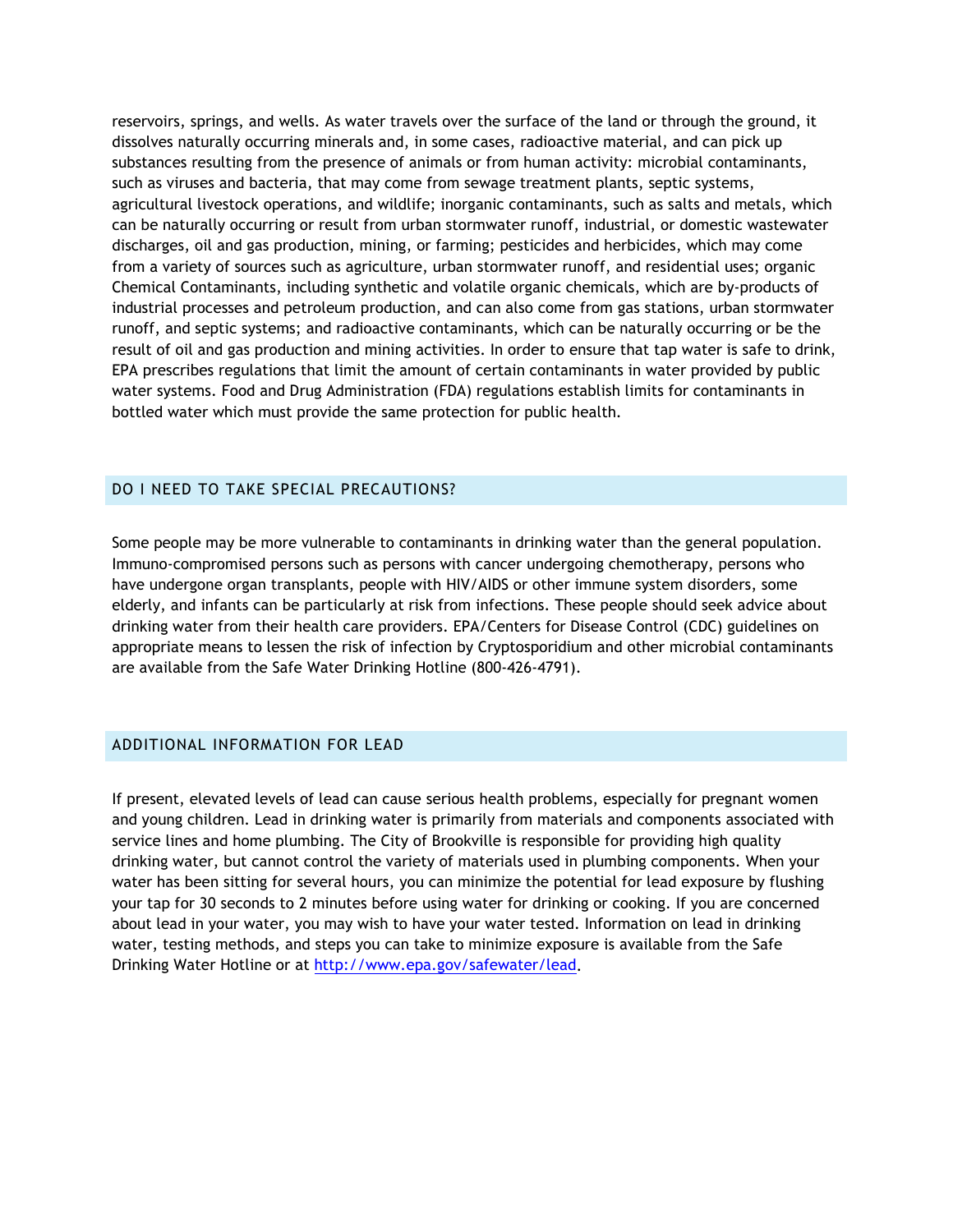#### PUBLIC NOTICE/VIOLATIONS

The City of Brookville failed to put mandatory language for turbidity and public participation in our 2018 Water Quality report. Additionally, there was 1 sample over the Action Level in our 2018 report. This sample was listed in the "Your Water" column but should have been listed separately. If you would like a revised copy, please contact Service Department Superintendent Christian Homan at 937-833- 2135, extension 403. We have revised the format of the Water Quality Report to ensure this isn't a recurring issue. In 2019, the City of Brookville received a high lead/copper test from one of its sample sites. Please see the TT Violation chart on the last page of this report for more information.

#### HOW CAN I GET INVOLVED?

If you would like to participate in decisions that affect drinking water quality, please contact the City of Dayton Water Department for information on Water Board or City/Council Meetings at 937-333-6030.

#### WATER CONSERVATION TIPS

Did you know that the average U.S. household uses approximately 400 gallons of water per day or 100 gallons per person per day? Luckily, there are many low-cost and no-cost ways to conserve water. Small changes can make a big difference - try one today and soon it will become second nature.

- Take short showers, a 5-minute shower uses 4 to 5 gallons of water compared to up to 50 gallons for a bath.
- Shut off water while brushing your teeth, washing your hair and shaving and save up to 500 gallons a month.
- Use a water-efficient showerhead. They're inexpensive, easy to install, and can save you up to 750 gallons a month.
- Run your clothes washer and dishwasher only when they are full. You can save up to 1,000 gallons a month.
- Water plants only when necessary.
- Fix leaky toilets and faucets. Faucet washers are inexpensive and take only a few minutes to replace. To check your toilet for a leak, place a few drops of food coloring in the tank and wait. If it seeps into the toilet bowl without flushing, you have a leak. Fixing it or replacing it with a new, more efficient model can save up to 1,000 gallons a month.
- Adjust sprinklers so only your lawn is watered. Apply water only as fast as the soil can absorb it and during the cooler parts of the day to reduce evaporation.
- Teach your kids about water conservation to ensure a future generation that uses water wisely. Make it a family effort to reduce next month's water bill!
- Visit [www.epa.gov/watersense](http://www.epa.gov/watersense) for more information.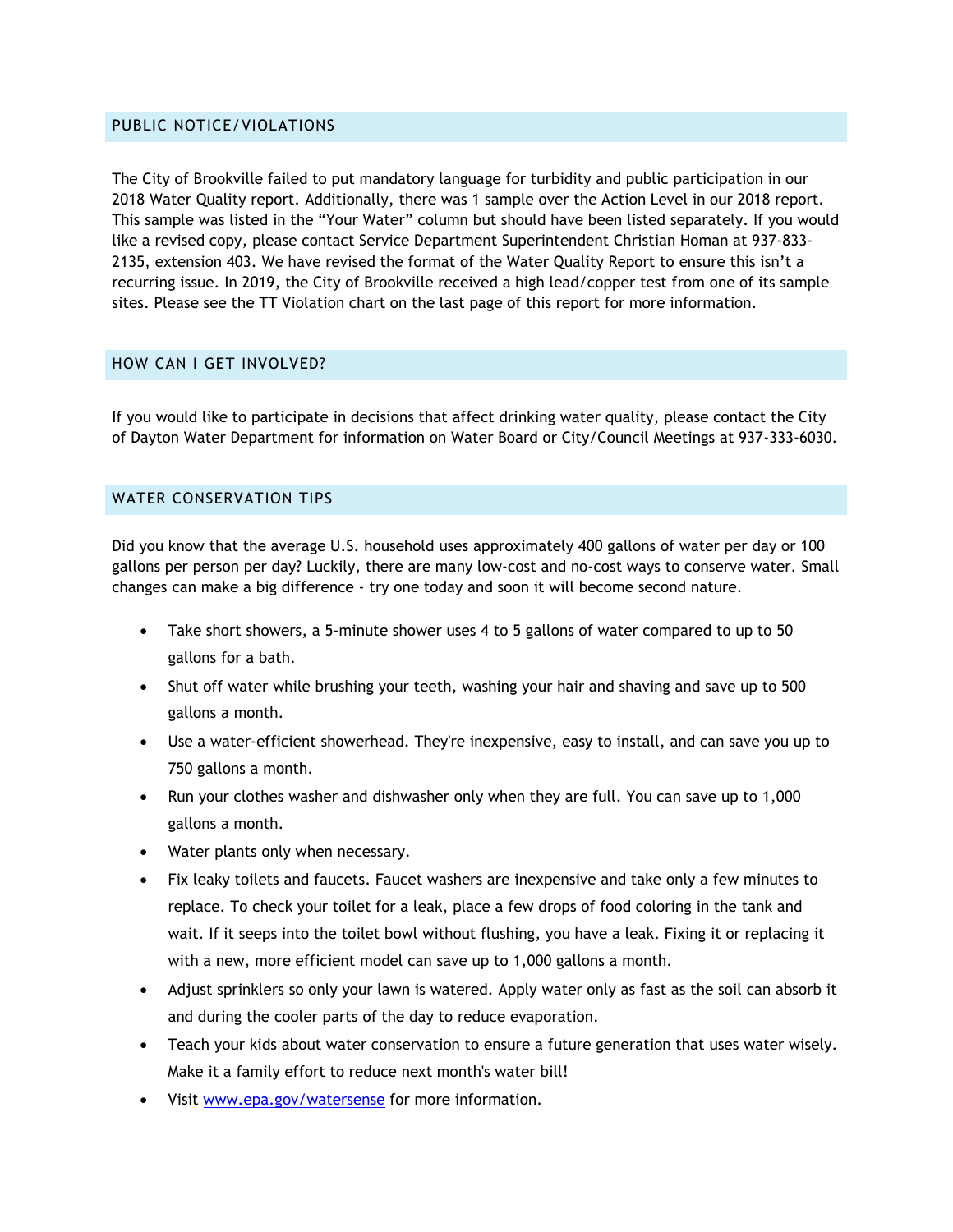#### CROSS CONNECTION CONTROL SURVEY

The purpose of this survey is to determine whether a cross-connection may exist at your home or business. A cross connection is an unprotected or improper connection to a public water distribution system that may cause contamination or pollution to enter the system. We are responsible for enforcing cross-connection control regulations and ensuring that no contaminants can, under any flow conditions, enter the distribution system. If you have any of the devices listed below please contact us so that we can discuss the issue, and if needed, survey your connection and assist you in isolating it if that is necessary.

- Boiler/ Radiant heater (water heaters not included)
- Underground lawn sprinkler system
- Pool or hot tub (whirlpool tubs not included)
- Additional source(s) of water on the property
- Decorative pond
- Watering trough

### SOURCE WATER PROTECTION TIPS

Protection of drinking water is everyone's responsibility. You can help protect your community's drinking water source in several ways:

- Eliminate excess use of lawn and garden fertilizers and pesticides they contain hazardous chemicals that can reach your drinking water source.
- Pick up after your pets.
- If you have your own septic system, properly maintain your system to reduce leaching to water sources or consider connecting to a public water system.
- Dispose of chemicals properly; take used motor oil to a recycling center.
- Volunteer in your community. Find a watershed or wellhead protection organization in your community and volunteer to help. If there are no active groups, consider starting one. Use EPA's Adopt Your Watershed to locate groups in your community or visit the Watershed Information Network's How to Start a Watershed Team.
- Organize a storm drain stenciling project with your local government or water supplier. Stencil a message next to the street drain reminding people "Dump No Waste - Drains to River" or "Protect Your Water." Produce and distribute a flyer for households to remind residents that storm drains dump directly into your local water body.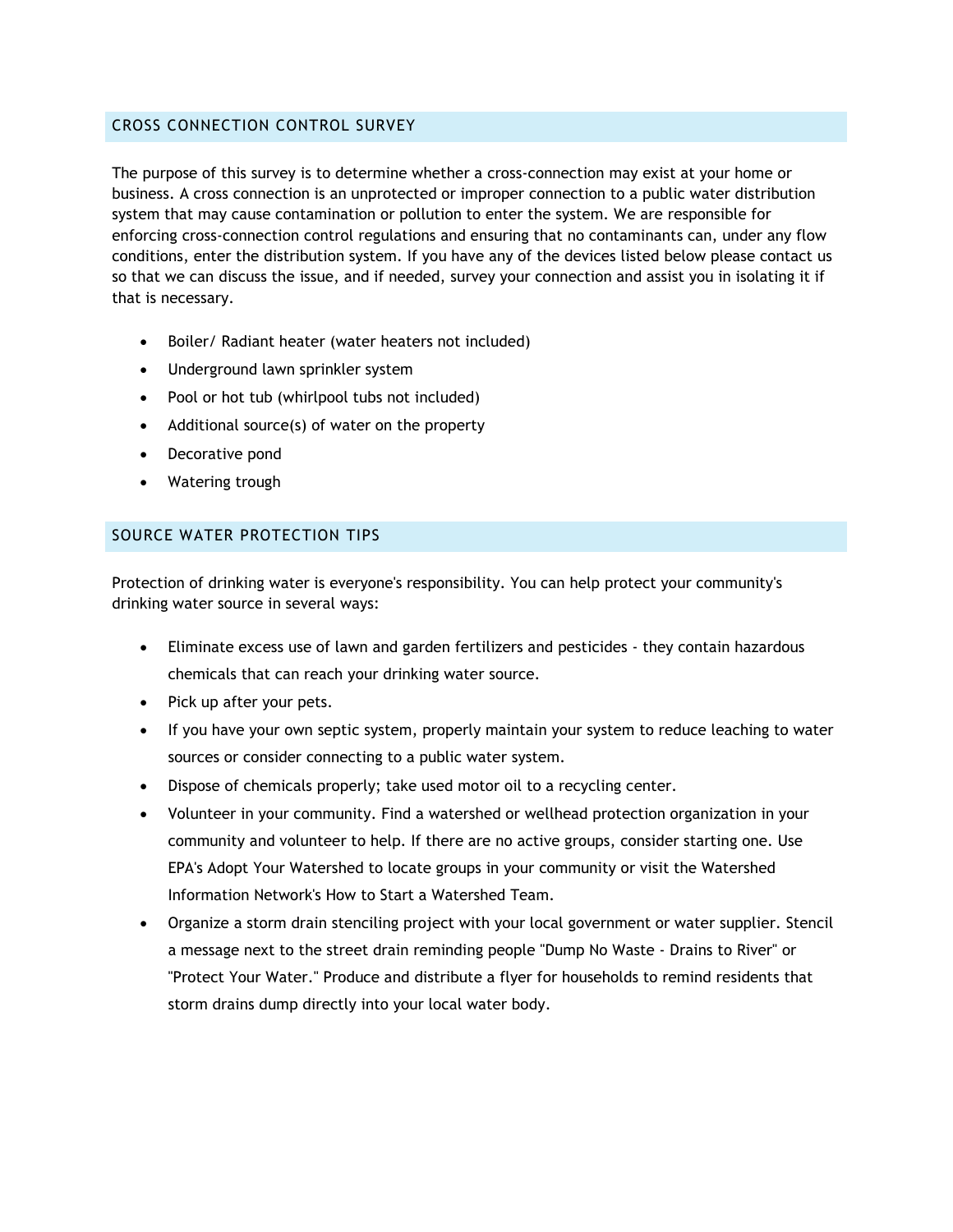#### WATER QUALITY DATA TABLE

In order to ensure that tap water is safe to drink, EPA prescribes regulations which limit the amount of contaminants in water provided by public water systems. The table below lists all of the drinking water contaminants that we detected during the calendar year of this report. Although many more contaminants were tested, only those substances listed below were found in your water. All sources of drinking water contain some naturally occurring contaminants. At low levels, these substances are generally not harmful in our drinking water. Removing all contaminants would be extremely expensive, and in most cases, would not provide increased protection of public health. A few naturally occurring minerals may actually improve the taste of drinking water and have nutritional value at low levels. Unless otherwise noted, the data presented in this table is from testing done in the calendar year of the report. The EPA or the State requires us to monitor for certain contaminants less than once per year because the concentrations of these contaminants do not vary significantly from year to year, or the system is not considered vulnerable to this type of contamination. As such, some of our data, though representative, may be more than one year old. In this table you will find terms and abbreviations that might not be familiar to you. To help you better understand these terms, we have provided the definitions below the table.

*City of Brookville Department of Water had a current unconditional license in 2019 to operate our public water system.*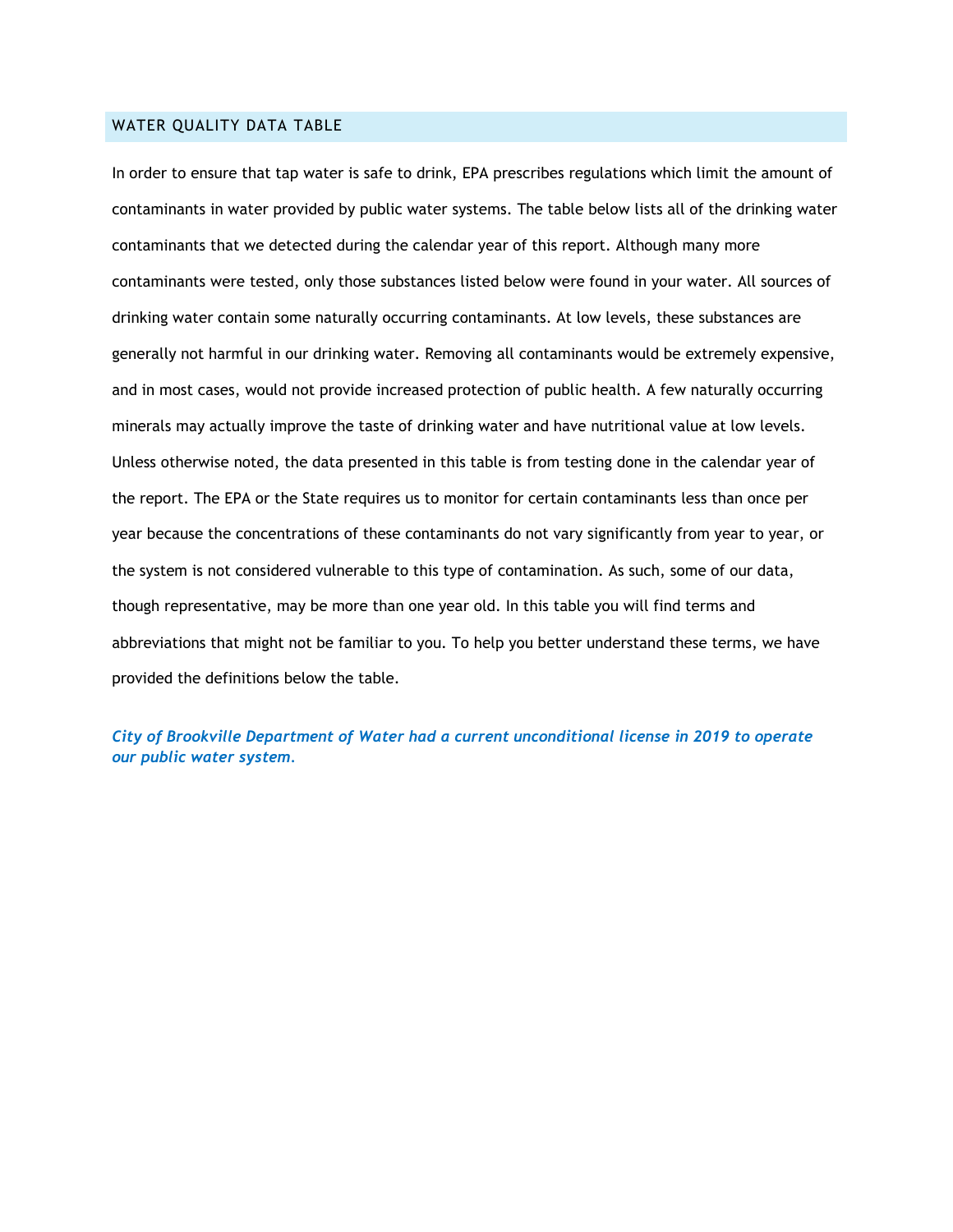# City of Dayton Department of Water **2019 Water Quality Report**

*City of Dayton Department of Water had a current unconditioned license in 2019 to operate our public water system. We are proud to report that the City of Dayton complied with all MCL\* standards for drinking water during* **2019.**

| 2019 Report                                   | <b>Miami Plant</b>                           |                              |                                            |                                     | <b>Ottawa Plant</b> |                                         |                                            |                                     | <b>Typical Source</b> |                        |                                                                                                                                                 |
|-----------------------------------------------|----------------------------------------------|------------------------------|--------------------------------------------|-------------------------------------|---------------------|-----------------------------------------|--------------------------------------------|-------------------------------------|-----------------------|------------------------|-------------------------------------------------------------------------------------------------------------------------------------------------|
| Regulated<br><b>Substance</b>                 | <b>Maximum</b><br><b>Allowed</b><br>$(MCL*)$ | <b>Ideal Goals</b><br>(MCLG) | <b>Highest</b><br>Level<br><b>Detected</b> | <b>Range of</b><br><b>Detection</b> | <b>Violation</b>    | Year<br><b>Sampled</b>                  | <b>Highest</b><br>Level<br><b>Detected</b> | <b>Range of</b><br><b>Detection</b> | <b>Violation</b>      | Year<br><b>Sampled</b> | of<br><b>Contaminants</b>                                                                                                                       |
|                                               |                                              |                              |                                            |                                     |                     | <b>Regulated at the Treatment Plant</b> |                                            |                                     |                       |                        |                                                                                                                                                 |
| Fluoride (ppm)                                | $\overline{4}$                               | $\overline{4}$               | 1.01                                       | $0.81 - 1.04$                       | N <sub>0</sub>      | 2019                                    | 0.99                                       | $0.20 - 1.29$                       | N <sub>0</sub>        | 2019                   | Erosion of natural<br>deposits; Water<br>additive which<br>promotes strong<br>teeth; Discharge<br>from fertilizer and<br>aluminum<br>factories. |
| Nitrate (ppm)                                 | 10                                           | 10                           | 0.88                                       | $0.24 - 0.88$                       | No                  | 2019                                    | 1.90                                       | $0.96 - 1.90$                       | N <sub>0</sub>        | 2019                   | Runoff from<br>fertilizer use;<br>Leaching from<br>septic tanks,<br>sewage; Erosion<br>of natural<br>deposits.                                  |
|                                               | $TT = 1$                                     | N/A                          | 0.52                                       | $0.01 - 0.52$                       | N <sub>0</sub>      | 2019                                    | 0.41                                       | $0.01 - 0.41$                       | N <sub>0</sub>        | 2019                   | Lime softening<br>residuals; Soil                                                                                                               |
| <b>Turbidity (NTU)</b>                        | $TT:$ > 95% must<br>be < 0.3                 |                              | $99.7\% < 0.31$                            |                                     |                     |                                         | $99.7\% <$<br>0.3 <sup>1</sup>             |                                     |                       |                        | runoff.                                                                                                                                         |
| <b>Total Organic</b><br>Carbon (TOC)<br>(ppm) | <b>TT</b>                                    | N/A                          | 0.61 <sup>2</sup>                          | $0.53 - 0.75$                       | N <sub>0</sub>      | 2019                                    | 0.49 <sup>2</sup>                          | $0.43 - 0.56$                       | No                    | 2019                   | Naturally present<br>in the environment.                                                                                                        |
| Barium (ppm)                                  | $\overline{2}$                               | $\overline{2}$               | 0.032                                      | N/A                                 | N <sub>0</sub>      | 2019                                    | 0.043                                      | N/A                                 | N <sub>0</sub>        | 2019                   | Discharge from<br>metal refineries:<br>Erosion of natural<br>deposits.                                                                          |

**1** Dayton complied with requirements for every month in 2019. **Turbidity** is a measure of the cloudiness of water and is an indication of the effectiveness of our filtration system. The turbidity limit set by the EPA is 0.3 NTU in 95% of the daily samples and shall not exceed 1 NTU at any time. As reported above, the City of Dayton's highest recorded turbidity result for **2019** at **Miami Plant** was 0.52 NTU and lowest monthly percentage of samples meeting the turbidity limits was **99.7%**, and at **Ottawa Treatment Plant** was 0.41 NTU and lowest monthly percentage of samples meeting the turbidity limits was **99.7%.**

**2** Dayton complied with alternate compliance criteria for TOC regulations under the D/DBP Rule. The level reported is "average".

**3** Highest running annual average.

**4** Highest running quarterly average.

**5** In 2019, 1 distribution sample was positive for coliform bacteria. There were 1,504 samples analyzed. The highest level detected was 0.8% positive for coliform bacteria for the month.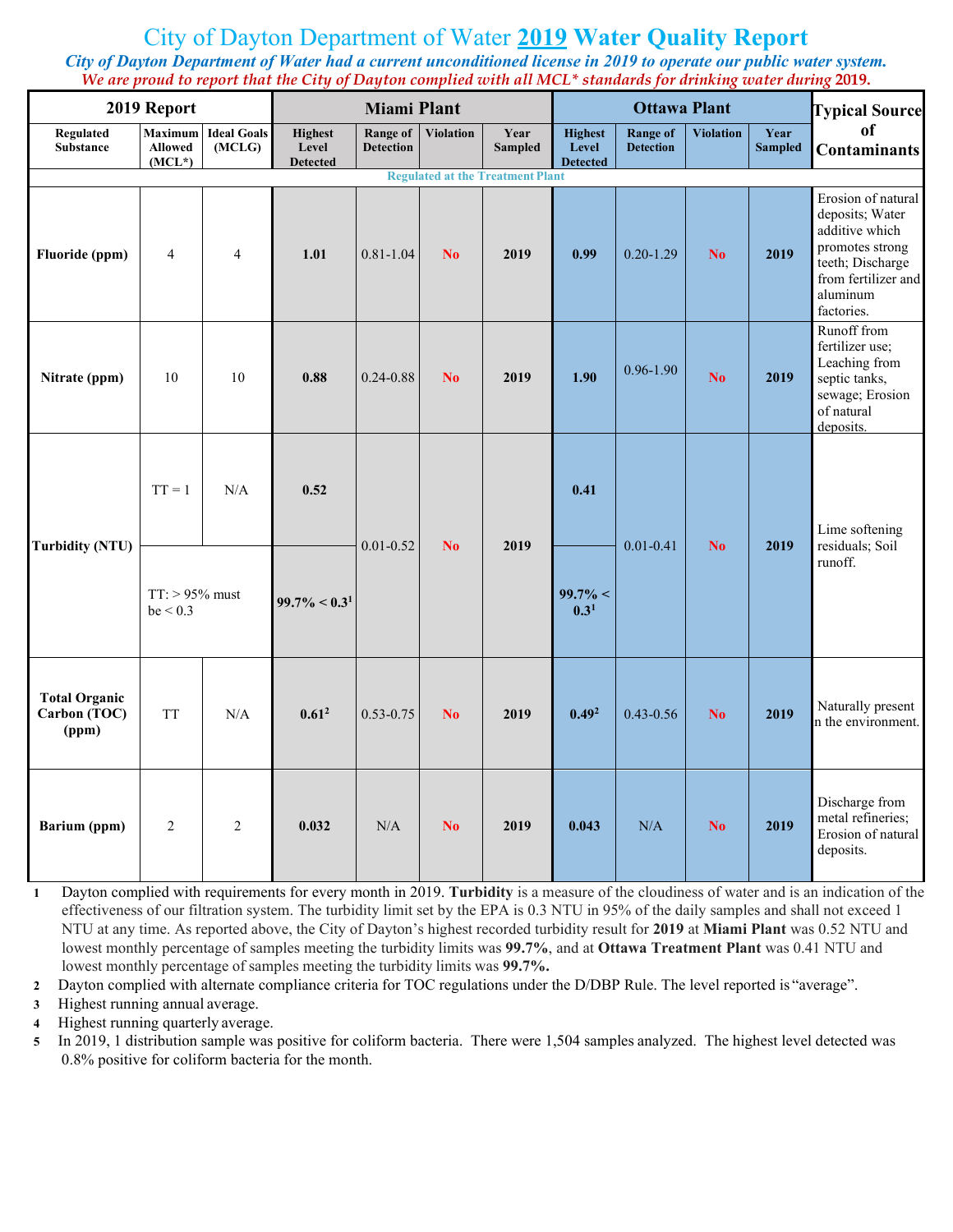| <b>Contaminants</b>                                                                                                                                                                        | <b>MCLG</b> AL |     | Your<br>Water | <b>Sample</b><br><b>Date</b> | # Samples<br><b>Exceeding</b><br>AL. | <b>Exceeds</b><br>AL | <b>Typical Source</b>                                                      |  |  |
|--------------------------------------------------------------------------------------------------------------------------------------------------------------------------------------------|----------------|-----|---------------|------------------------------|--------------------------------------|----------------------|----------------------------------------------------------------------------|--|--|
| <b>Inorganic Contaminants</b>                                                                                                                                                              |                |     |               |                              |                                      |                      |                                                                            |  |  |
| Copper - action level at<br>consumer taps (ppm)                                                                                                                                            | 1.3            | 1.3 | .0373         | 2019                         | $\mathbf{0}$                         | No.                  | Corrosion of household<br>plumbing systems; Erosion<br>of natural deposits |  |  |
| Lead - action level at<br>consumer taps (ppb)                                                                                                                                              | $\mathbf{0}$   | 15  | 1.5           | 2019                         |                                      | N <sub>o</sub>       | Corrosion of household<br>plumbing systems; Erosion<br>of natural deposits |  |  |
| 1 of 20 samples was found to have lead levels in excess of the lead action level of 15 ppb.<br>0 of 20 samples was found to copper levels in excess of the copper action level of 1.3 ppm. |                |     |               |                              |                                      |                      |                                                                            |  |  |

## **Regulated at the Customer's Tap (City of Brookville)**

# **Regulated in the Distribution System (City of Brookville)**

|                                                                                                                      | <b>MCLG</b>             | MCL,<br>TT,    | <b>Detect</b><br>$\ln$<br>Your<br>Water | Range |           |                              |                  |                                              |  |  |
|----------------------------------------------------------------------------------------------------------------------|-------------------------|----------------|-----------------------------------------|-------|-----------|------------------------------|------------------|----------------------------------------------|--|--|
| <b>Contaminants</b>                                                                                                  | or<br><b>MRDLG MRDL</b> | or             |                                         |       | Low High  | <b>Sample</b><br><b>Date</b> | <b>Violation</b> | <b>Typical Source</b>                        |  |  |
| Disinfectants & Disinfection By-Products                                                                             |                         |                |                                         |       |           |                              |                  |                                              |  |  |
| (There is convincing evidence that addition of a disinfectant is necessary for control of microbial<br>contaminants) |                         |                |                                         |       |           |                              |                  |                                              |  |  |
| Chlorine (as Cl2) (ppm)                                                                                              | $\overline{4}$          | $\overline{A}$ | .84                                     | .39   | .84       | 2019                         | <b>No</b>        | Water additive used<br>to control microbes   |  |  |
| Haloacetic Acids (HAA5)<br>(ppb)                                                                                     | <b>NA</b>               | 60             | 7.5                                     | 5.3   | 7.5       | 2019                         | <b>No</b>        | By-product of drinking<br>water chlorination |  |  |
| <b>TTHMs</b> [Total<br>Trihalomethanes] (ppb)                                                                        | <b>NA</b>               | 80             | 63.4                                    |       | 43.3 63.4 | 2019                         | <b>No</b>        | By-product of drinking<br>water disinfection |  |  |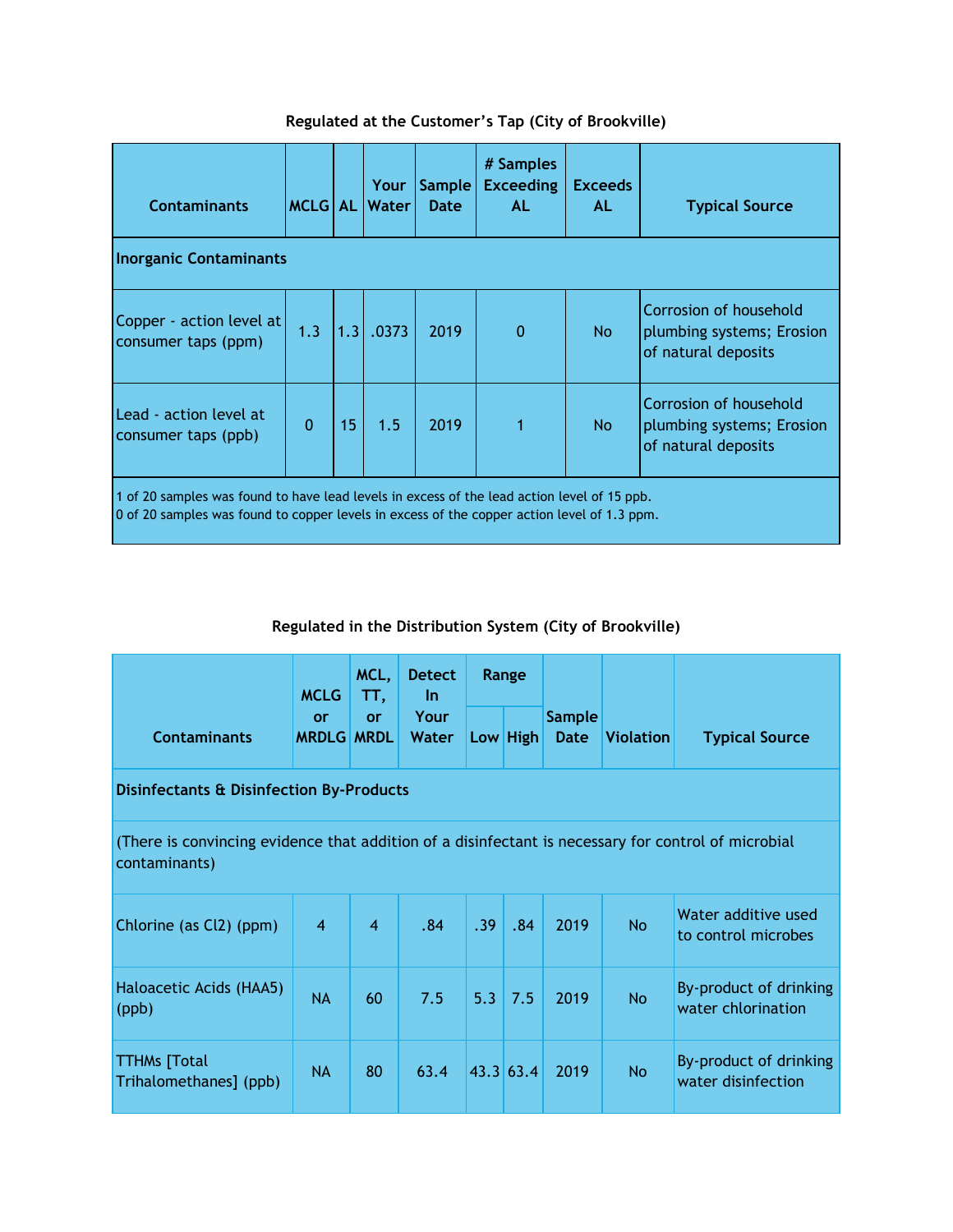| <b>Unit Descriptions</b> |                                                        |  |  |  |  |  |
|--------------------------|--------------------------------------------------------|--|--|--|--|--|
| <b>Term</b>              | <b>Definition</b>                                      |  |  |  |  |  |
| ppm                      | ppm: parts per million, or milligrams per liter (mg/L) |  |  |  |  |  |
| ppb                      | ppb: parts per billion, or micrograms per liter (µg/L) |  |  |  |  |  |
| <b>NA</b>                | NA: not applicable                                     |  |  |  |  |  |
| ND.                      | ND: Not detected                                       |  |  |  |  |  |
| <b>NR</b>                | NR: Monitoring not required but recommended.           |  |  |  |  |  |

| <b>Important Drinking Water Definitions</b> |                                                                                                                                                                                                           |  |  |  |  |  |
|---------------------------------------------|-----------------------------------------------------------------------------------------------------------------------------------------------------------------------------------------------------------|--|--|--|--|--|
| <b>Term</b>                                 | <b>Definition</b>                                                                                                                                                                                         |  |  |  |  |  |
| <b>MCLG</b>                                 | MCLG: Maximum Contaminant Level Goal: The level of a contaminant in drinking<br>water below which there is no known or expected risk to health. MCLGs allow for a<br>margin of safety.                    |  |  |  |  |  |
| <b>MCL</b>                                  | MCL: Maximum Contaminant Level: The highest level of a contaminant that is<br>allowed in drinking water. MCLs are set as close to the MCLGs as feasible using the<br>best available treatment technology. |  |  |  |  |  |
| TT                                          | TT: Treatment Technique: A required process intended to reduce the level of a<br>contaminant in drinking water.                                                                                           |  |  |  |  |  |
| AL                                          | AL: Action Level: The concentration of a contaminant which, if exceeded, triggers<br>treatment or other requirements which a water system must follow.                                                    |  |  |  |  |  |
| Variances and<br><b>Exemptions</b>          | Variances and Exemptions: State or EPA permission not to meet an MCL or a<br>treatment technique under certain conditions.                                                                                |  |  |  |  |  |